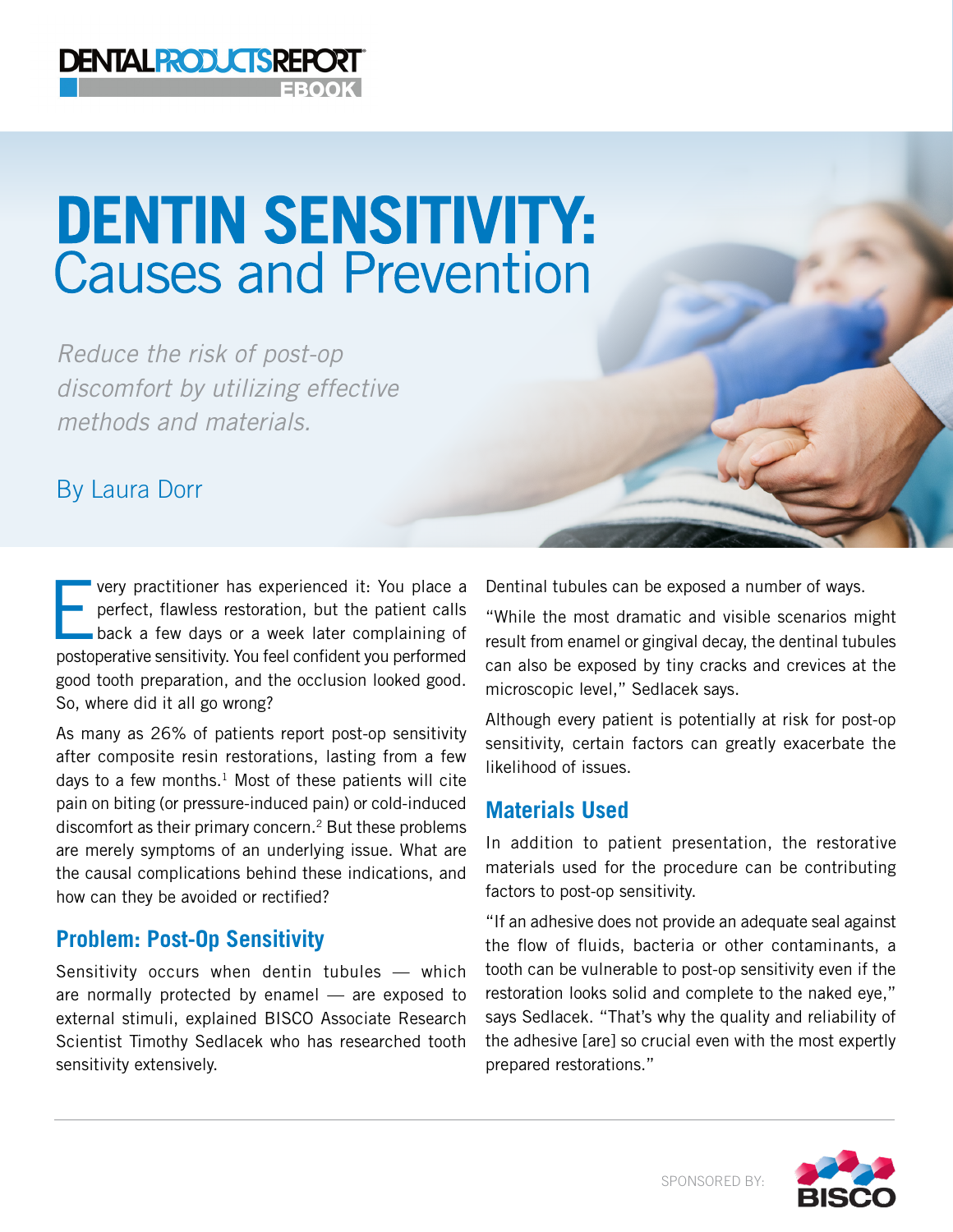Wynn Okuda, D.M.D, president of Pan Pacific Dental Academy and a private practitioner in Honolulu, Hawaii agrees, adding that even when using the best materials, clinicians still need to be careful to utilize them correctly.

"[In addition to microbiological reasons], post-op sensitivity can be caused by [using the] wrong materials for the dental problem, using materials together that are not compatible or using materials ... the wrong way," he says. "For example, dental adhesives like [BISCO's] All-Bond Universal or All-Bond 3 are proven adhesives to properly seal dentinal tubules during the bonding procedure. However, if not done correctly, this can lead to post-op sensitivity."

When choosing an adhesive to minimize post-op sensitivity, Sedlacek recommends clinicians keep in mind a few things.

"Consider the properties of adhesives that can create reliable seals," Sedlacek explains. "Low film thickness allows ready flow into intricate surfaces and prevents leakage, while hydrophobic formulas promote durable, uniform bonds."

#### **Clinical Technique**

The extent of the underlying issue and the correct material usage are huge factors in post-op sensitivity risks, but clinical technique also plays a role. In fact, several studies have found that the three most common reasons for post-op sensitivity in resin restorations are microleakage around the restoration margins, resin polymerization shrinkage and compounding residual stress to the tooth's makeup after composite-restoration placement — all of which result from technique problems.<sup>3</sup>

Dr. Okuda cited several other technique-related factors that can increase the frequency of sensitivity issues, including inadequate light curing of the adhesive layer due to weak or deficient light curing, or incorrect placement of dental adhesives. He also noted improper placement of composite resin material as a common cause for post-op complications.



Open dentinal tubules after etching with phosphoric acid.

"Improper placement may lead to marginal leakage and ... result in post-op sensitivity," he explains. "And in addition to these factors, something as simple as contamination during the bonding procedure can cause significant problems during restorative procedures, leading — once again — to post-op sensitivity."

Rolando Nuñez, D.D.S., clinical affairs manager at BISCO, adds, "Sensitivity can be generated by multiple causes, such as occlusion or periodontal issues, but I often hear from clinicians that they encounter sensitivity after doing bonding procedures. This is most common with clinicians [who] use total etch as a bonding technique.

"Post-op sensitivity that is related to bonding is not related to patient risk — it is related to technique. There are steps that can be taken during the procedure to reduce the chances that post-op sensitivity will occur."

## **Investigate Material Options**

While there's not much clinicians can do about underlying patient conditions, they can reduce the probability of post-op sensitivity — and achieve predictable results by selecting the proper materials and implementing the correct techniques.

First, you need to explore material options.

"In addition to low-microleakage adhesives, cements and composites, there are prospective products that can directly alleviate dentinal sensitivity," Sedlacek says. "Fluoride- and/or calcium-releasing varnishes can help relieve such symptoms."

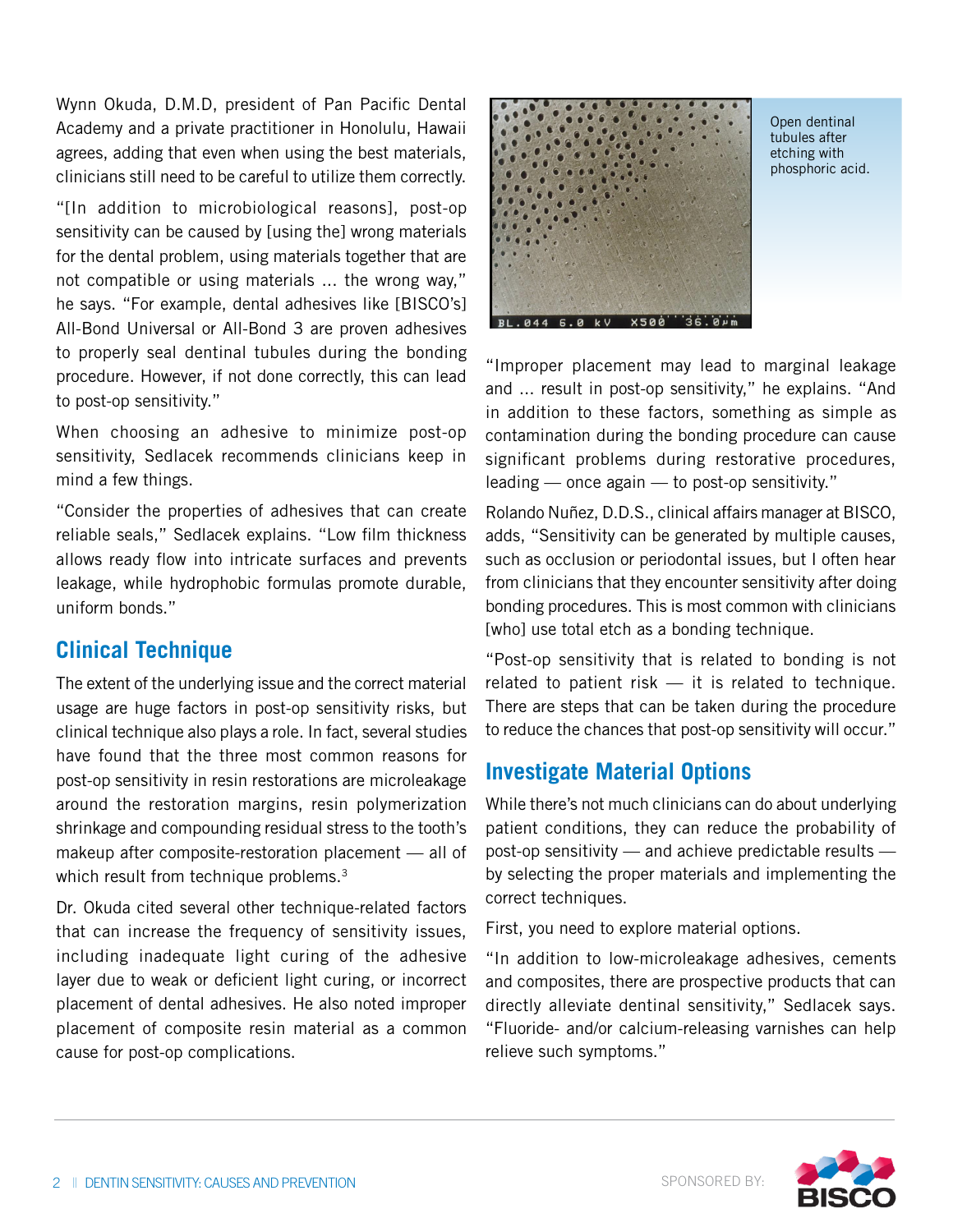These fluoride varnishes — as well as resin-modified calcium silicates, resin-modified glass ionomers (RGMIs), glutaraldehyde-based products and dentin-adhesive bonding resins — are all in-office materials that can help seal the dentin and provide a barrier to reduce sensitivity. They work in different ways but can all contribute to lessened post-op sensitivity.

**FLUORIDE VARNISHES:** Fluoride is important for desensitization because it creates fluorapatite, which re-mineralizes enamel. But clinicians should look for varnishes that go beyond just stimulating healthy fluorapatite or hydroxyapatite through ion release.

"A well-designed varnish will occlude the open tubules to prevent the flow of fluids toward the sensitive roots," explains Sedlacek. "Consequently, [it] promotes both chemical rejuvenation to worn-out surfaces, as well as mechanical protection and relief."



**RGMIs:** RMGIs also employ the power of fluoride for successful desensitizing because they actually release it. They have the added benefits of being biocompatible and having a coefficient of thermal expansion close to that of natural tooth. In addition, Dr. Okuda notes, "When used for crown buildup, there is lower polymerization shrinkage in RGMIs [compared] to composite resin-based buildup materials — and this can lead to lower post-op sensitivity."

**RESIN-MODIFIED CALCIUM SILICATES:** Working through different pathways, resin-modified calcium silicates are also effective at reducing post-op sensitivity and can be used as direct and indirect pulp-capping materials, as well as liners for deep restorations.

"Resin-modified calcium silicates, such as [BISCO's] TheraCal LC, reduce tooth sensitivity through multiple avenues," explains Dr. Okuda. "The calcium release helps to produce hydroxyapatite formation, secondary bridge formation and a protective seal, thereby insulating the pulp."4,5,6\*

**GLUTARALDEHYDE:** Glutaraldehyde materials desensitize the tooth prior to bonding. The material coagulates the collagen in the dentinal tubules to reduce the amount of pain stimuli that is transmitted to the brain. Applying glutaraldehyde to a tooth preparation can greatly desensitize the tooth, while having the added bonus of disinfecting the area.

**UNIVERSAL DENTIN ADHESIVES:** These universal bonding agents desensitize teeth by sealing the dentinal tubules when they bond to dentin. One-bottle systems, such as All-Bond Universal, are self-etching primers that use non-rinsing acidic monomers [to] dissolve the smear layer and prime the dentin.

"The all-in-one etcher, primer and adhesive in [a] single component creates a more uniform penetration of resin into the dentinal tubules to result in a better seal and [an] effective adhesion layer, while reducing technique sensitivity," Dr. Okuda explains.

"New dental adhesives and related products expand the range of substrates and clinical conditions that can be repeatedly bonded to with reliable seals," Sedlacek adds. "A truly universal adhesive is not merely sufficient for every substrate or bonding condition, but [also] fully compatible without introducing undesirable trade-offs. …"

And there's still more work being done to further increase the efficacy of these universal adhesives.

"On top of producing strong, long-lasting mechanical bonds, we see so much potential for adhesives that promote healthy tooth maintenance and inhibit microbial growth," Sedlacek says. "Still, the bedrock of every successful restoration is a durable, long-lasting and reproducible bond."

Once the patient leaves the office, there are at-home products and practices that also can help reduce

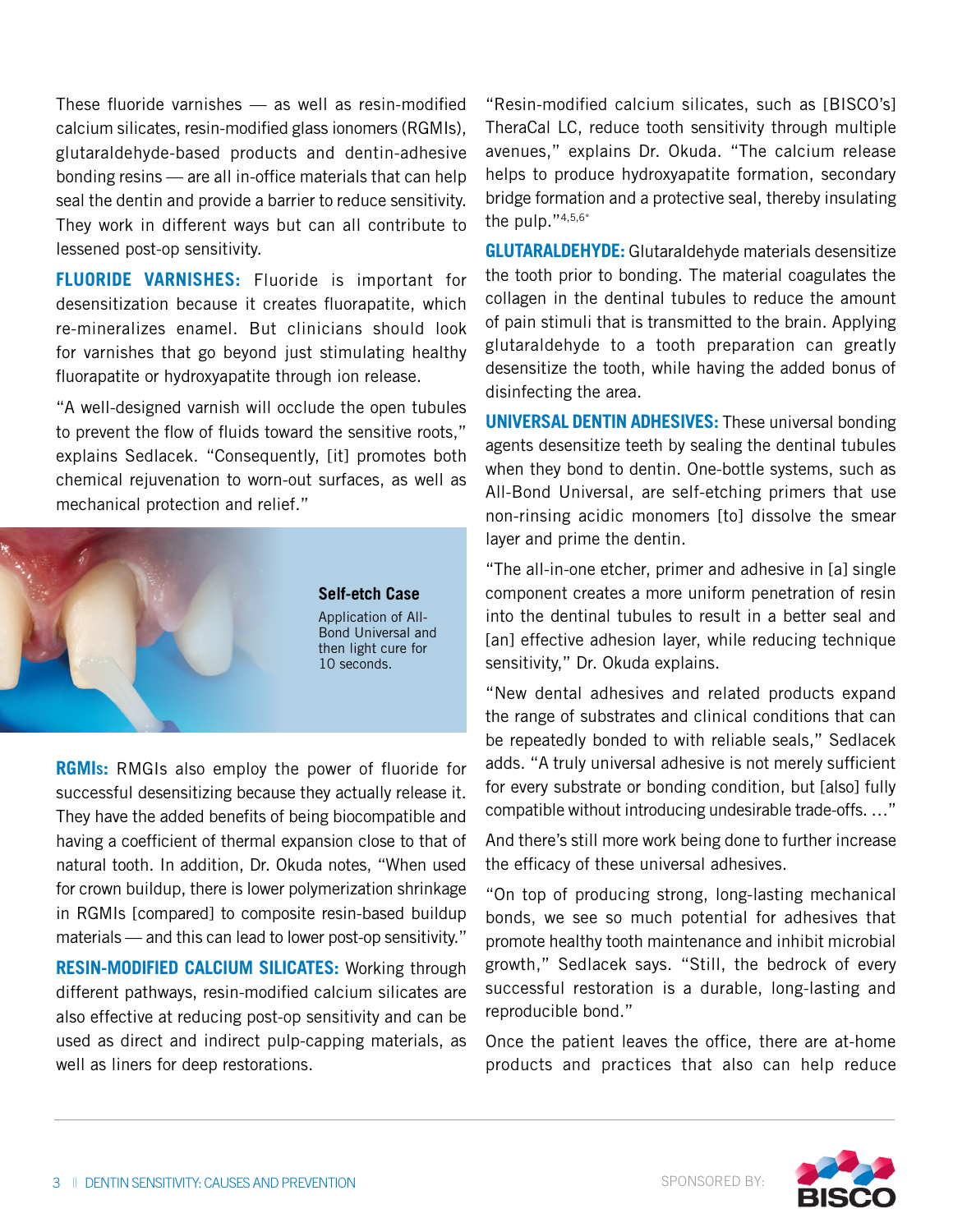sensitivity. While not designed for managing post-op sensitivity due to poor bonding technique, desensitizing toothpastes, fluoridated mouthwashes and soft-bristled toothbrushes can all help prevent and minimize sensitivity from other sources.<sup>10</sup>

"For at-home remedies, using either [a] higherconcentration [fluoride toothpaste], such as [Colgate's] PreviDent 5000 Plus, or toothpastes such as Sensodyne that contain potassium nitrate can help reduce post-op sensitivity at home," Dr. Okuda recommends.

Making recommendations for these products should go beyond simply reducing post-op pain; be sure to also take into account any at-home contributing issues.

"It's important to look for indications to treat not only sensitivity introduced by clinical consideration, but also ... sensitivity exposed by toothbrush abrasion, gingival recession, periodontal disease or acid erosion," Sedlacek says.

### **Perfecting Technique**

Materials and technique go hand in hand when it comes to minimizing post-op sensitivity. Perfect technique isn't enough without the right materials and, conversely, having the right materials means nothing if they aren't implemented expertly. Consider the following to further enhance your clinical technique:

**PREPARATION:** Before you begin, take into consideration depth of preparation because the deeper the prep, the higher the risk of sensitivity issues. In deep preparations, composite resins can be a pulp irritant, and extra protective steps — such as the use of desensitizing agents, liners and RMGIs — might be necessary to prevent post-op sensitivity or, even worse, eventual pulp death caused by damage from total-etch bonding systems. $<sup>1</sup>$ </sup>

When dealing with particularly deep preparations, consider addressing the restoration as if it were one of average depth. After this initial prep to address an "average" restoration, take extreme care to very gently remove the deeper caries. Then evaluate whether an indirect pulp capping material, such as TheraCal LC, is

warranted to protect the pulp from exposure. It's best to use these materials in 0.5 to 1 mm thicknesses on the deepest portions of the restoration.3 When applied correctly, they can be very effective at shielding the pulp and, as a result, reducing post-op sensitivity.



**DESENSITIZING AGENT APPLICATION:** Desensitizers, such as a 5% glutaraldehyde, can be extremely effective at reducing post-op sensitivity. Placing a desensitizing agent during treatment can reduce the potential for tooth pain post-treatment.

"I use glutaraldehyde desensitizers prior to placing a crown buildup with an RGMI [and] then place desensitizing agents again before placing a temporary crown," Dr. Okuda says. "I find this reduces tooth pain potential after treatment."

It's important to be precise when placing glutaraldehyde because it can potentially irritate soft tissue, negating the post-op sensitivity benefits. It's recommended to use only a small amount of the liquid and to apply it with a microtip to avoid exposure to the surrounding tissue. Apply these desensitizers twice for a minute at a time in deep cavities.3

Oxalate dentin desensitizers are also effective at preventing the intratubular fluid movement that causes sensitivity. They do not contain glutaraldehyde, making them safer for mouth tissue. These desensitizers

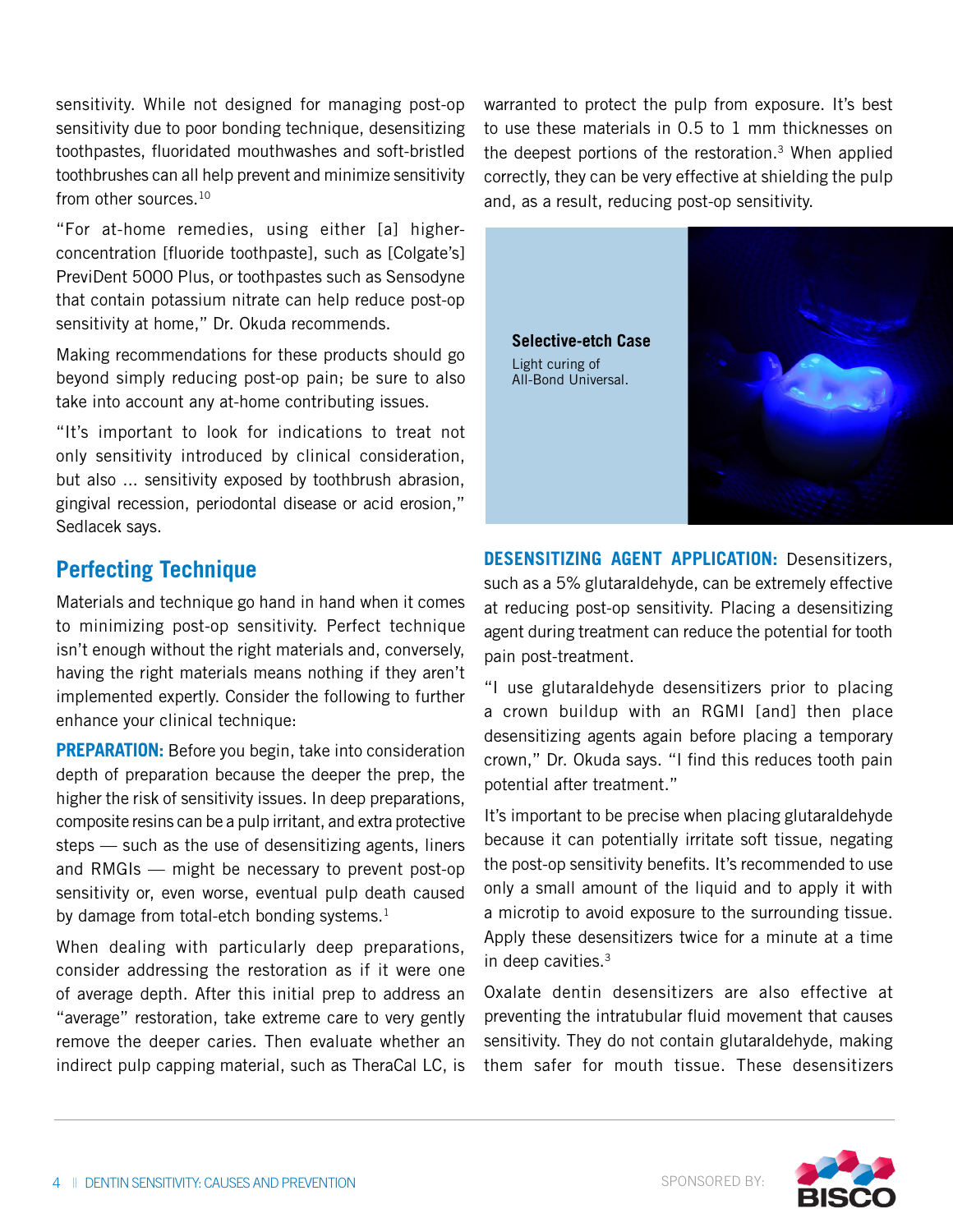are recommended for use prior to direct-restoration placement or prior to the temporization or placement of indirect restorations.

**LAYER, LAYER, LAYER:** Precise layering can be key to restorative success when it comes to limiting post-op sensitivity.

"To reduce post-op sensitivity consistently, it is about using the appropriate levels of detail," Dr. Okuda says. "Using the right materials in the correct layering sequence has helped me remove post-op sensitivity problems for my patients. Adding layers of detail to the bonding technique is important to attain consistent results."



Incremental layer techniques, like those implemented by Dr. Okuda, are proven to reduce post-op sensitivity in deep cavities. Studies have found that many patients experience pain after the composite resin shrinks during polymerization. This shrinkage causes a void, which can fill with fluid and put extra pressure on the sensitive dentinal tubules. Using an incremental layering or "sandwich" technique can prevent the void from occurring and negate the subsequent sensitivity issues.3

"During bonding of indirect restorations, I use a disinfection product like benzalkonium chloride in the phosphoric acid etchant [and] then place a glutaraldehyde desensitizer prior to using an all-in-one dentin adhesive, such as All-Bond Universal," explains Dr. Okuda. "For composite resin restorations, I use similar layers of details [like I do for] the indirect restorative procedure. Using desensitizers, resin-modified calcium silicates, RMGIs and, finally, an effective dentin adhesion layer will help reduce post-op sensitivity potential."

**ETCHING:** Etching can be a tricky step and, when done incorrectly, a direct contributor to post-op pain. Dr. Nuñez does not recommend using a total-etch technique when concerned about post-op sensitivity because he sees greater rates of sensitivity in cases where total-etch was used.

"Using the selective-etch bonding technique will help diminish sensitivity," Dr. Nuñez says. "When using a total-etch bonding technique, phosphoric acid is used to etch the dentin to remove the smear layer, also exposing collagen and open dentinal tubules. Studies have shown that etching the dentin with phosphoric acid will open the dentinal tubules. Unless the collagen is impregnated by resin and the tubules are properly sealed by resin, there is a high risk of post-op sensitivity. ... To reduce the chance of this, etching dentin with phosphoric acid should be avoided."

Research showing that etching dentin with phosphoric acid will open dentinal tubules was first published in 1986 by the late Martin Brännström, D.D.S. This research established that open dentinal tubules can transmit changes in pressure, pH and temperature directly to the pulp. Even small temperature changes can cause pain due to outward fluid movement in the dentinal tubules. By sealing the tubules, such changes in conditions and stimuli can be avoided.<sup>8</sup>

As a result, Dr. Nuñez recommends a selective-etch technique.

"Selective-etch technique does not require the use of phosphoric acid etch on the dentin [and instead] uses a universal adhesive to achieve bonding," Dr. Nuñez says. "This will prevent the tubules from opening [so] post-op sensitivity is unlikely. ..."

Dr. Nuñez says, ultimately, it's up to clinicians to see what works best for them in terms of reducing sensitivity.

"If clinicians are using total-etch as their bonding technique of choice and [their patients] are not